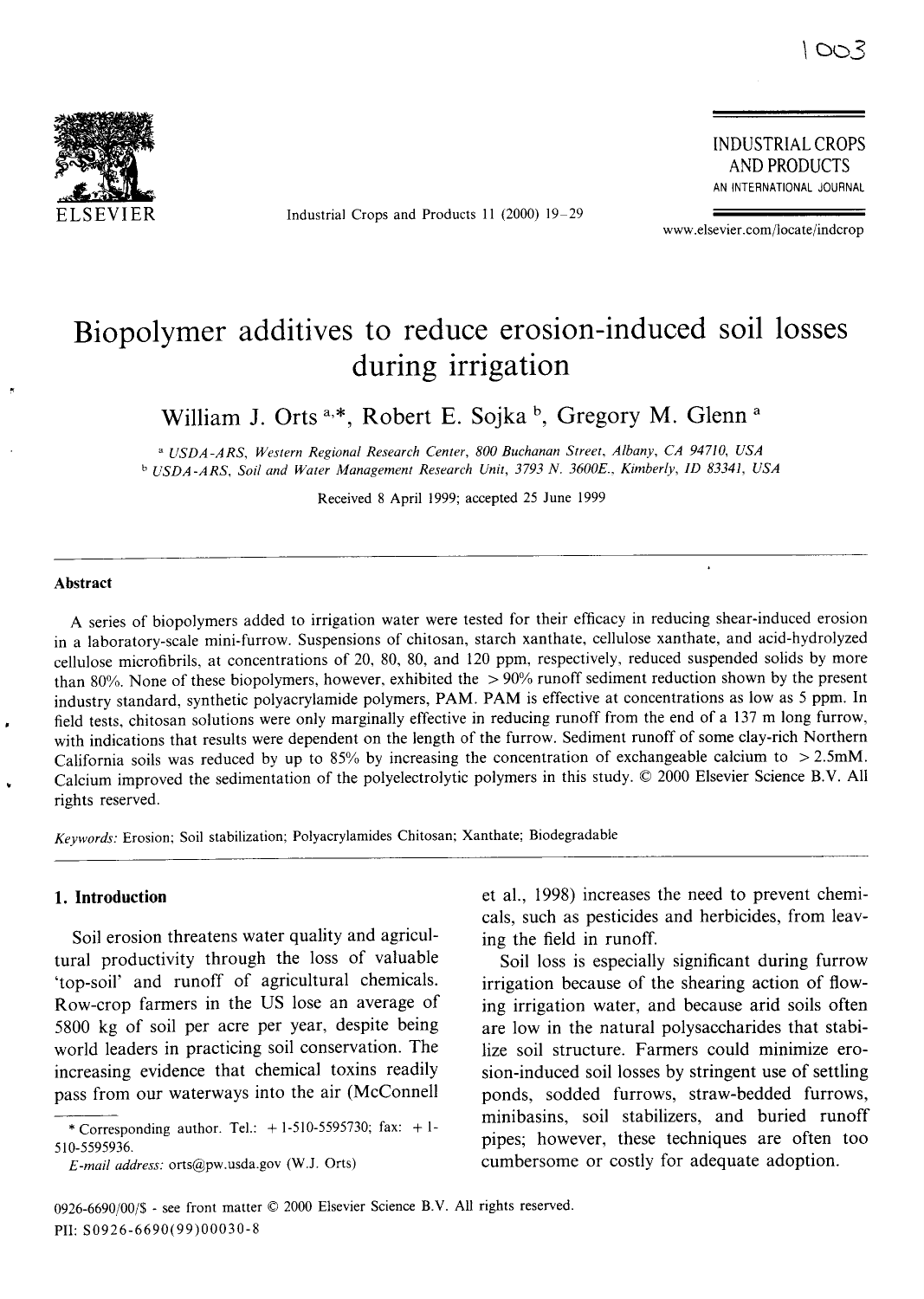Recently, an easy and effective tool has been added to these soil conservation measures adding small quantities of polyacrylamide copolymers (PAM) to the in-flowing water (Mitchell, 1986; Levy et al., 1991; Lentz et al., 1992; Lentz and Sojka, 1994; Wallace and Wallace, 1996). Lentz et al.  $(1992)$  added  $5-20$  ppm of high molecular weight anionic PAM to irrigation water in the first several hours of irrigation, and reduced soil losses of a highly erodible soil up to 97%. This represented an ideological breakthrough in the use of soil conditioners, in which only the soil in contact with irrigation water is modified. For furrow irrigation, this translates to improved soil structure in the 1-5 mm thick layer at the soil/water interface. Consequently, relatively small quantities of polymer are used, approximately 0.5-1.0 kg per hectare per irrigation, with seasonal application totals ranging from 2 to 7 kg of polymer per hectare.

The successful use of PAM in irrigation water raises the question of whether there are other polymers that may have similar benefits. Concerns have arisen about the widespread use of PAM in open agricultural environments — concerns that have been countered by various soil scientists studying PAM. PAM is a synthetic polymer that degrades at rates less than 10°/0 per year via deamination, shear-induced chain scission and photosensitive chain scission (Kawai, 1993; Barvenik et al., 1996; Kay-Shoemake and Watwood, 1996). With such stability, the potential for accumulation exists.

The other environmental concern is the fact that acrylamide, the monomer used to synthesize PAM, is a neurotoxin. Even low levels of monomer impurity in the product must be avoided. This issue has been suitably addressed by suppliers who provide PAM almost devoid of monomer  $( $0.05\%$ ). Concern that the monomer$ may occur as a degradation product is countered by studies showing that the most likely route to degradation is early removal of the amine group from the polymer backbone (Kay-Shoemake and Watwood, 1996).

Some of the uncertainties of associated with PAM use could be alleviated by using biopolymers that degrade more readily in the environ-

ment. Increasing scientific (Sojka et al., 1998b) and anecdotal evidence implies that PAM efficacy varies drastically with certain soil properties, including sodicity, texture, bulk density, and surface charge-related properties. It would also be beneficial to have a wide array of polymers with potentially different soil-stabilizing mechanisms, applicable to different soil types. Finally, PAM is a synthetic polymer using a non-renewable monomer source from oil refining. It would be advantageous to derive an effective soil amendment from a renewable feedstock, especially from an agricultural waste stream. Not only do natural polymers generally degrade via relatively benign routes; they are often perceived to be safer by the public.

The general objective of this study was to produce and screen a series of biopolymers to quantify their effectiveness as erosion retardants in irrigation water. Natural biopolymers derived from agricultural or natural by-products were selected specifically because of their potential environmental advantages, and because of their similar functional attributes to PAM. Important parameters for PAM are their large size, their affinity to soil, and their easy dispersion/solution in water. PAM obtains an affinity to charged soil particles because it is generally a copolymer of acrylamide and acrylic acid (Scheme I).

Cellulose and starch xanthates are promising as potential alternatives to PAM, considering that they have been applied as flocculating agents (Maher, 1981; Coltrinari, 1994) and soil stabilizers (Meadows, 1956, 1959; Swanson, et al. 1975; Menefee and Hautala, 1978). Like PAM copolymers, xanthates carry a charge, they dissolve readily in water, and they are available with large molecular weights. The amylopectin component of a starch xanthate derivative is in the tens of



Scheme I. PAM: Poly(acrylamide-co-acrylic acid).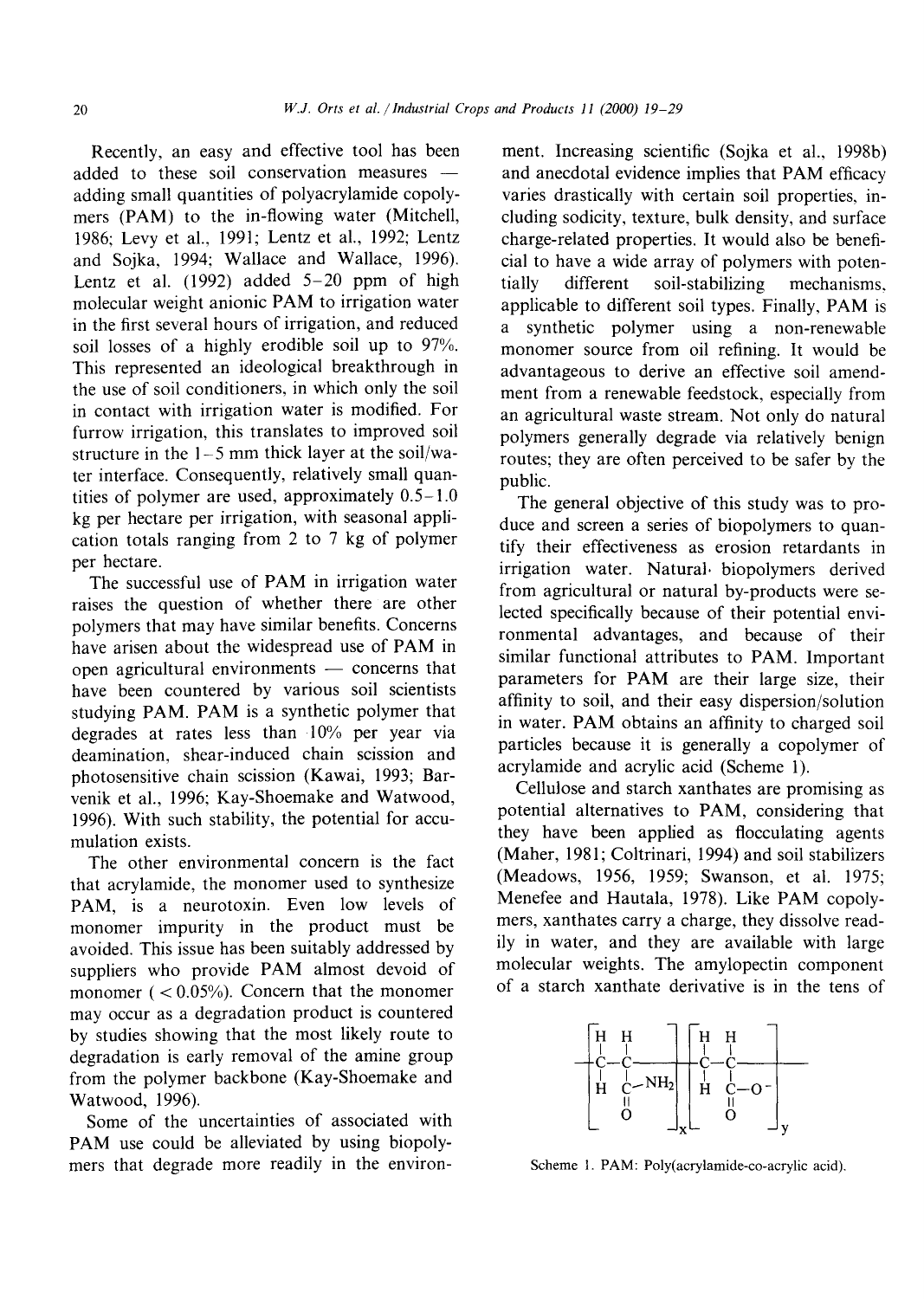

Scheme 2. Starch or cellulose xanthate.

millions, much greater than that of most PAMs. Xanthates obtain their affinity to soil through the addition of a charged carbon disulfide group (Scheme 2).

If production costs were no consideration, chitosan would have clear potential as an alternative to PAM. Chitosan has already established itself as a biodegradable flocculating agent for removing heavy metals from plant water (Deans, 1993), for reducing suspended biological matter in municipal waste (Murcott and Harleman, 1994), and for clarifying swimming pool water in an 'environmentally friendly' manner (Nichols, 1997). The major drawback of chitosan is its market cost of at least \$15/kg, roughly twice the price of commercial PAM. Chemically, chitosan is similar to cellulose, with the hydroxyl in the 2-position replaced with a primary amino acid group.

The third class of materials considered in this study as a PAM alternative are cellulose microfibrils. Cellulose microfibrils are obtained during acid hydrolysis of pure cellulose, and are the basic crystalline unit of a cellulose fiber. The microfibrils studied here, which were derived form cotton, are rod-like crystallites with a length of  $0.2-0.5$  µm and a diameter of 5 nm (Marchessault et al., 1959; Revol et al., 1992; Orts et al., 1998). Microfibrils gain a charge on their outer surface during acid hydrolysis, allowing them to disperse readily in water. Thus, they appear to possess the major attributes required for creating stable soil aggregates, i.e. a large size, an affinity to soil via a surface charge, and stability in aqueous suspensions.

In this study, biopolymer additives were screened in a laboratory-scale mini-furrow to determine their potential efficacy in reducing erosion losses during irrigation. The more promising formulations were tested in full field tests at the USDA-ARS Northwest Irrigation and Soils Research Laboratory, Kimberly ID.

## 2. **Materials and methods**

## *2.1. Polyacrylamide (PAM)*

Polyacrylamides from a variety of sources were used to establish parameters in the mini-furrow test and as a comparison of the biopolymer samples. PAM samples were random copolymers of acrylamide and acrylic acid (Scheme 1), varying in molecular weight, charge type, charge (acrylic acid) content, and relative solubility in water. A series of samples were provided by Cytec Industries of Stamford, CT, with the trademark, Magnifloc, and product codes 835A, 836A, 837A, 846A, 905N, 442C, 492C, and 494C. Cytec also provided several relatively short-chain samples specifically for this project. Samples were also provided by Allied Colloids, Suffolk, VA, and trademarked Percol (product codes 338, E24, and LT25). Additional PAM samples ranging in molecular weight from 40 000 to 15 million were purchased from Aldrich Chemical. Molecular weight and charge data were generally provided by the manufacturers. Stock solutions of PAM with concentrations of  $0.2\%$  (w/w) were prepared in tap water and metered into irrigation during laboratory and field test experiments.

#### *2.2. Cellulose and starch xanthates*

Cellulose xanthate was produced following the procedure of Menefee and Hautala (1978) using Whatman filter paper  $#4$  as a source of pure cotton cellulose. Starch xanthates were produced according to Maher (1981) with the following starch sources: Midsol 50 wheat starch (Midwest Grain Products, Inc., Atchison, KS), Hylon VII high amylose corn starch (National Starch and Chemical Corp., Bridgewater, NJ), and potato starch (Avebe, Princeton, NJ). The cellulose or starch was swollen by soaking in  $20\%$  (w/w) aqueous NaOH. After decanting off excess NaOH, molar volumes of carbon disulfide were added with mixing, forming an orange, sticky mass. After several hours of stirring, xanthates were diluted to a 2% solution (based on polysaccharide content), which presumably stopped the reaction and facilitated further dilution. The de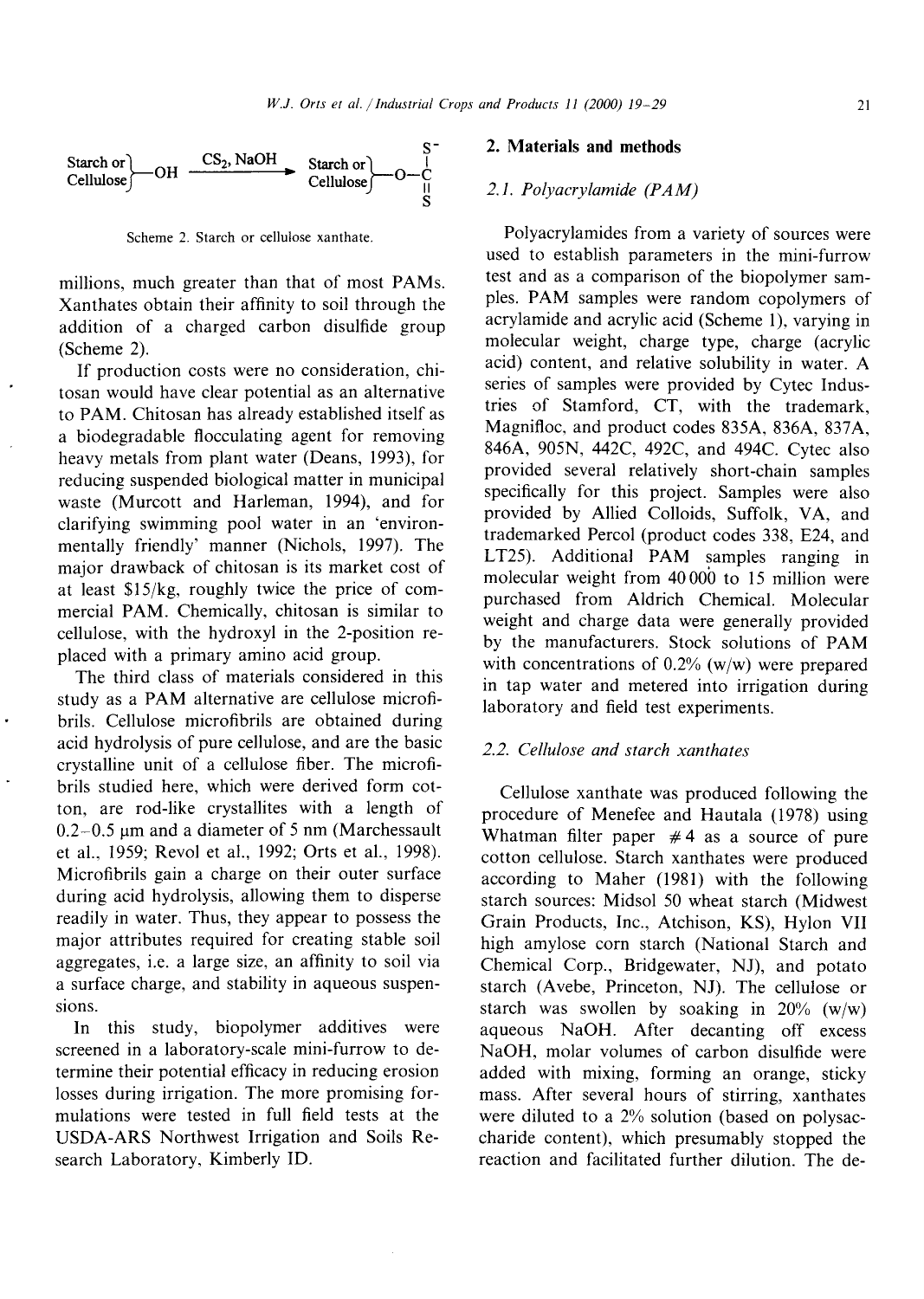gree of substitution, ds, was estimated using a standard combustion method for sulfur content (Scroggins, 1973). The shelf life of xanthate is generally limited to several days, so samples were tested within 24 h after production.

## *2.3. Charged cellulose microfibrils*

Acid hydrolyzed cellulose microfibril suspensions were formed from cotton fiber (Whatman filter paper  $# 4$ ) following a procedure outlined by Revol et al. (1992). Cellulose fibers were milled in a Wiley Mill to pass through a 40 mesh screen, added at  $8\%$  concentrations to  $60\%$  sulfuric acid at 60°C, and stirred for 30 min. The reaction was stopped by adding excess water, and the samples were centrifuged and washed repeatedly (at least three times) until free of salts and acid. According to the process of Revol et al. (1992), hydrolysis with sulfuric acid will create sulfate esters  $(-O SO<sub>3</sub>$ ) at the surface of the microfibrils. The procedure used here produces crystallites 0.2-0.5 microns in length (Orts et al., 1998), with a sulfonation level of  $\sim 10\%$ . That is, the negative charge distribution covers  $10\%$  of the surface anhydroglucose units or roughly 0.2 sulfate groups per  $nm<sup>2</sup>$ .

#### *2.4. Chitosan*

Chitosan was provided by Vanson, Inc.. Redmond, WA. In general, chitosan was put into solution at high concentration by adding weak acid to lower the pH below 6.0. Before use, solutions were diluted and the pH was adjusted back to 7.0. This process was not required for a proprietary water-soluble chitosan, Klarify 101, designed by Vanson as a water-soluble, natural flocculating agent. It maintains its affinity to charged soil over a wide range of pH conditions.

## *2.5. Laboratory-scale mini furrows*

Laboratory-scale furrows were created based on furrows described by Stott et al. (1996). Except where noted, the soil tested in the mini-furrow was a Zacharias gravelly clay loam soil obtained from Patterson, CA, a northern California farming community 150 km south of Sacramento. This soil was chosen because it is typical of California's Northern Central Valley and because anionic PAM has been particularly effective in controlling its erosion. Soils were dried, sieved and re-moisturized to  $18\%$  (w/w) water contents and then formed into miniature furrows roughly 1/100th the size of a full furrow. That is, 1500 g of moist soil was packed flat into a  $2.5 \times 2.5$  cm well cut into a 1 m long bar. A furrow with dimensions  $0.63 \times 0.63$  cm was pressed lengthwise down the center of the packed soil to create a mini-furrow. Test solutions were pumped down the furrow, set at an angle of 5°, at flow rates of 7 ml/min. Water was collected at the lower end of the furrow and tested for solids contents. Sediment concentration was determined by measuring turbidity using a Shimadzu UV-Vis UV1601 spectrophotometer, and calibrating turbidity with those from a set of pre-weighed soil dispersions. The relative suspended solids content was determined for at least five replicates per sample.

Multiple parameters affected the results of the furrow tests, including soil type, water flow rate, furrow slope, furrow length, water purity, and polymer properties. For example, if the flow rate is too high, even PAM is ineffective in clarifying the runoff. The mechanism for creating stable soil/PAM aggregates depends on their affinity, their size, and the presence of other ions, such as divalent calcium.

After some trial and error, conditions were selected for the mini-furrow so that results were reflective of the field tests results of Lentz and Sojka (1996). The results from the mini-furrow test are compared with those from the field (Fig. 1), showing the effect of PAM's molecular weight, MW, on its efficacy. For the mini-furrow test,  $> 95\%$  solids are removed (relative to control) with no molecular weight dependence above  $MW = 200000$ . A similar trend is seen for field tests results, although the sediment levels are higher and the molecular weight dependence is apparent up to  $MW = 6$  million. Thus, the minifurrow tests are more 'sensitive' than field test results. Such conditions were chosen to reduce the risk of missing polymers with potential (i.e. it was better to have false positive results than false negatives).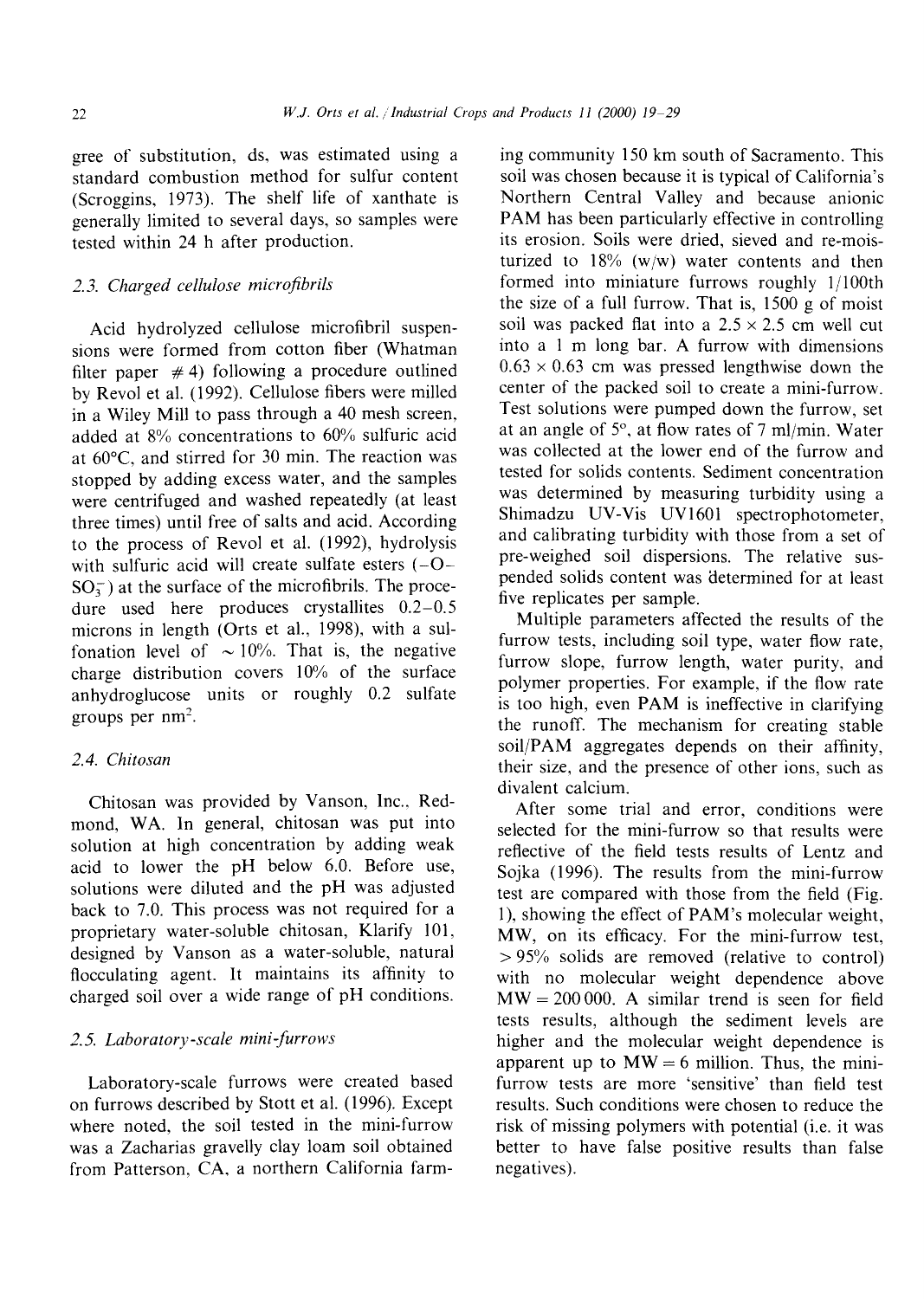The tap water used in these experiments is low in exchangeable calcium and other salts. The electrical conductivity, ECO, is less than  $0.2$  dSm<sup> $-1$ </sup> (at 25°C). Such low calcium levels can result in poor water infiltration into soil and affect the ability of PAM to bind with soil (Wallace and Wallace, 1996). In some experiments where noted, exchangeable calcium was added to polymer stock solutions by dissolving calcium nitrate (Aldrich Scientific) at concentrations ranging up to 2.5 mM.

## *2.6. Field tests*

Field furrow studies were conducted at the USDA-ARS Northwest Irrigation and Soils Research Laboratory at Kimberly, ID. The soil was a highly erodible Portneuf silt loam (coarse-silty, mixed, mesic, Durixerollic Calciorthid). The furrow had a slope of 1.5% and a length of 137 m. Irrigation water was from the Snake River, with an average electrical conductivity of  $0.5$  dSm<sup>-1</sup> and a sodium adsorption ratio (SAR) of 0.6 (Carter et al., 1973). Irrigation water was applied from individually regulated valves on gated pipe to conventionally prepared furrows between rows of silage corn. During the initial advance stage of irrigation, the water inflow rate was set at approximately 23 1/min. Polymer samples were metered into the flow from  $0.2\%$  (w/w) stock solutions at the top of each furrow via calibrated peristaltic injection pumps. The final concentration of PAM or chitosan in the furrow was 10 or 20 ppm as noted. Further details of the irrigation and runoff monitoring procedure were described previously (Lentz, et al., 1992; Lentz and Sojka, 1996; Sojka et al., 1998a). Sediment content was measured at the end of furrows by collecting 1 1 of sample and measuring sediment using the Imhoff cone technique, and pre-calibrated turbidity measurements (Sojka, et al., 1992; Trout et al., 1995).



Fig. 1. Laboratory-scale furrow results compared with field test results highlighting the effect of molecular weight on the effectiveness of polyacrylamide, PAM, in controlling erosion-induced soil losses. Curves are drawn between data points in order to guide the eye.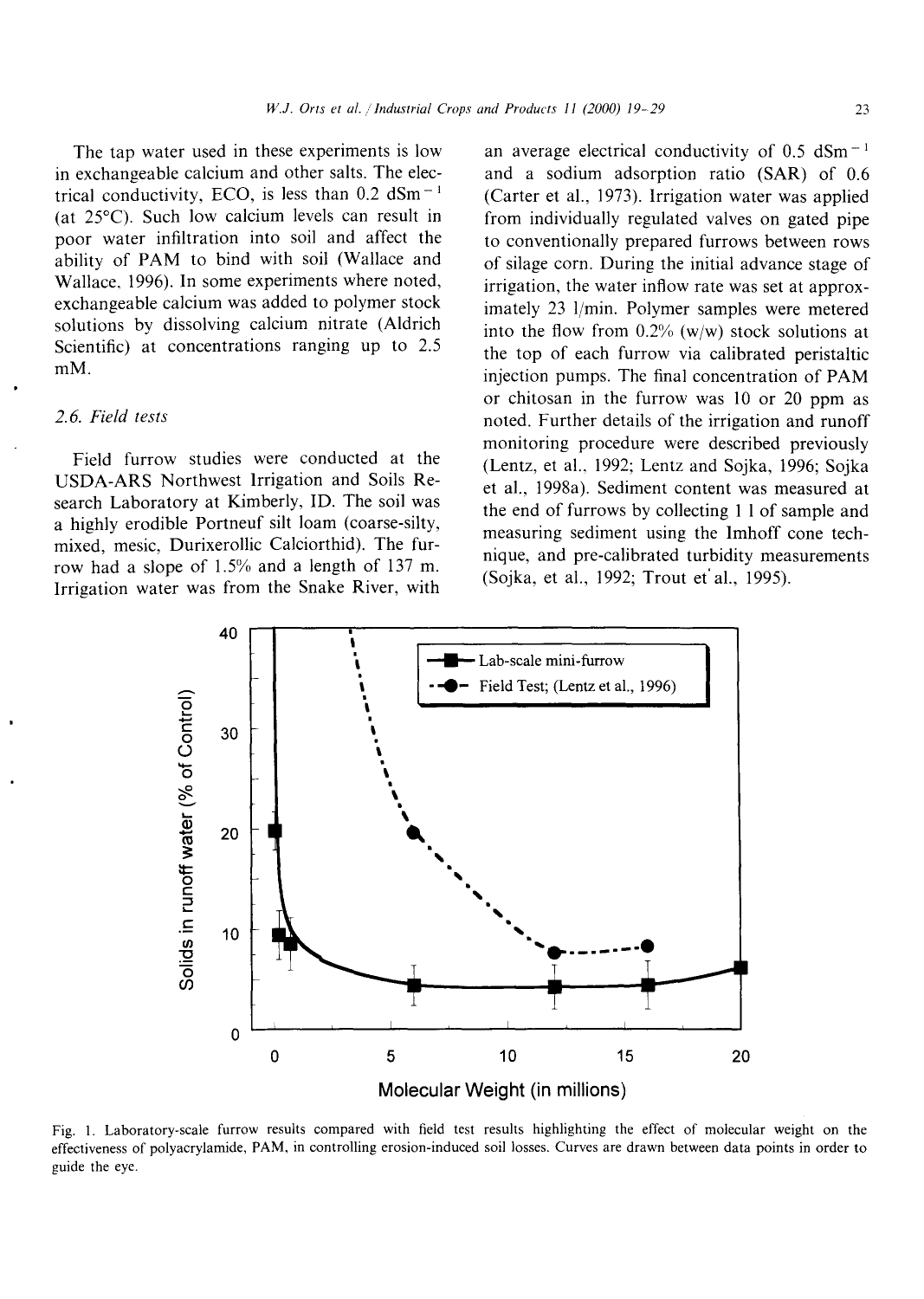

Fig. 2. The effect of polymer concentration on the sediment content of runoff water from lab furrow tests. The PAM had a  $MW = 16$  million and charge density of 18% via randomly distributed acrylic acid groups.

#### 3. **Results and discussion**

#### *3.1. Cellulose and starch derivatives*

Results of laboratory-scale furrow tests for cellulose xanthate samples are shown in Fig. 2. Cellulose xanthate (degree of substitution,  $ds =$ 1.7) reduces soil runoff by more than 80% when it is applied at 80 ppm or greater. In comparison, PAM under the same conditions effectively reduces runoff at 10 and even 5 ppm to less than 3% of the control (or 97% sediment removal). Thus, PAM is significantly more effective than cellulose xanthate at concentrations only 1/8th those of the xanthates. Similarly high concentrations are required for starch xanthates produced from wheat, corn and potato starch. Interestingly, there is no significant difference between xanthates from wheat, corn or potato, provided the degree of substitution is relatively high  $(ds > 0.38)$ .

As outlined in Table 1, cellulose microfibrils also reduced the irrigation-induced erosion in mini-furrow experiments. Concentrations of at least 100 ppm were required to exhibit any significant reduction in runoff sediment, with a concentration of 120 ppm resulting in 78% reduction. In contrast, PAM (Cytec Magnifioc 836A) removed 98% of solids at 10 ppm.

It is clear that cellulose and starch derivatives have some potential to reduce soil runoff during irrigation. Whether xanthates or cellulose microfibrils could compete with PAM in the market place, however, is unclear. The main commercial use of xanthate is as an intermediate in the Viscose production of rayon fiber, with costs less than \$2 per kg, compared with PAM at \$5.50- 11.00 per kg. However, several major drawbacks of xanthate must be overcome. Their relative instability means that they have a shelf life of days or weeks. Meadows (1956, 1959) developed strate-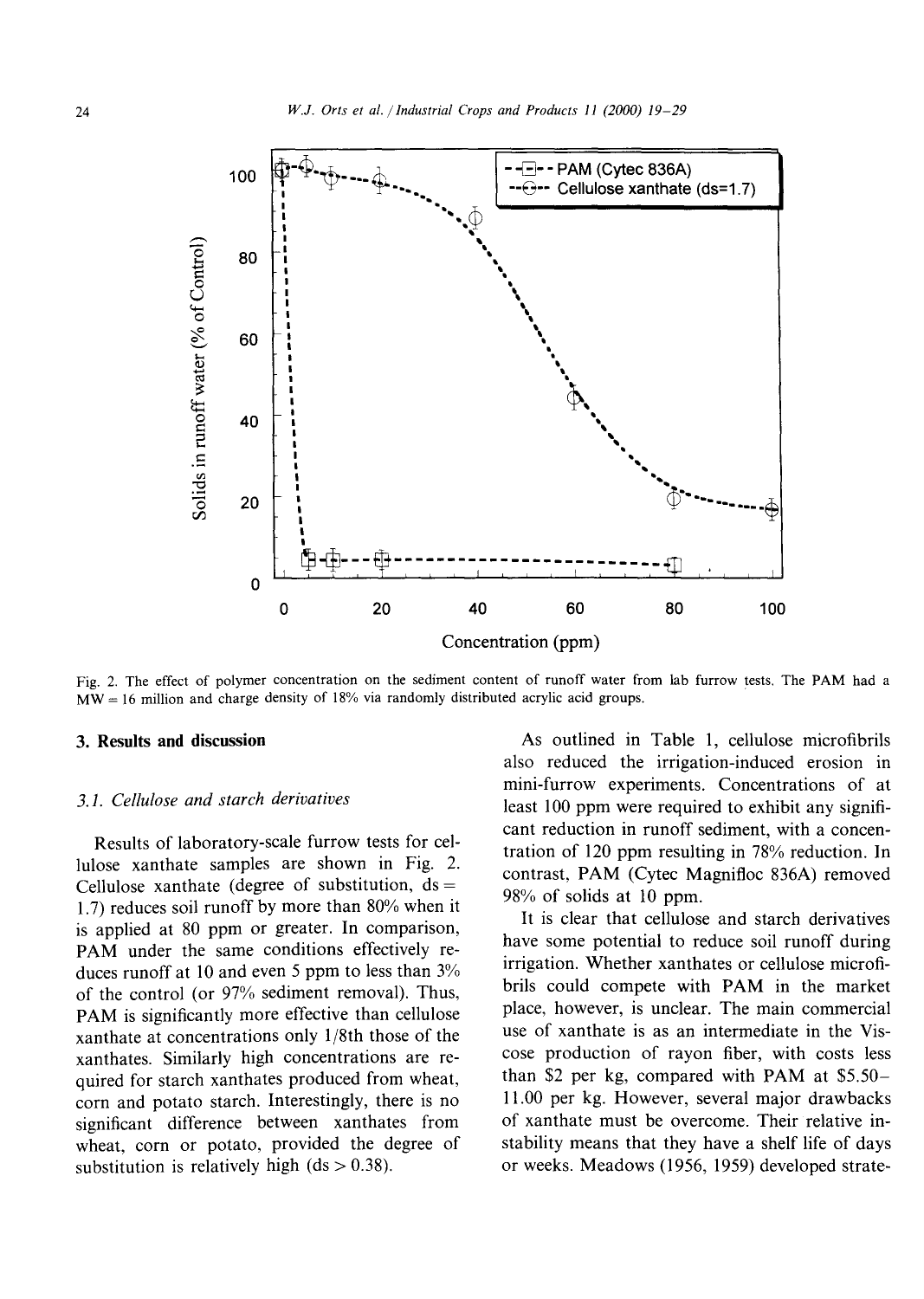gies to extend the shelf life by removing the water, by storing at cooler temperatures, by storing in vacuum-sealed packages, and by adding dehydrating agents, such as CaO.

Xanthates themselves may be environmentally benign, or even beneficial; however, xanthate production presents an environmental risk. Xanthate additives would degrade in a relatively benign mode, and may even provide a source of sulfur to highly calcareous soils low in sulfur. However, the Viscose process for producing rayon fibers via xanthates is becoming increasingly obsolete because of the sulfur-based waste products generated during large-scale production. The washing process during production leaves large quantities of sulfur-tainted water.

Similar arguments hold for charged cellulose microfibrils. Although relatively high concentrations of cellulose would be required to effect erosion, microfibrils hold some promise, considering that cellulose microfibrils have been produced industrially at lower prices than PAM. Their performance could be potentially improved by optimizing reaction conditions and by varying the source of cellulose. For example, sugar beet microfibrils are up to  $1 \mu m$  long and 50 nm in diameter, significantly larger than the fibers derived from cotton (Dufresne and Cavaille, 1999). Larger microfibrils would stabilize larger

soil aggregates by spanning between a greater number of particulates. An optimal charge distribution on the outer surface of the microfibrils would likely improve aggregate stability.

Cellulose microfibrils are attractive because they are readily available from various waste agricultural sources, such as wheat and rice straws, sugar beet fiber, and cotton wastes (including recycled cotton). Within the next several years, EPA guidelines and state mandates will prevent farmers in western states from burning rice straw between seasons. Thus, such straws could be a low-cost source of microfibrils.

## *3.2. Chitosan: laboratory-scale and field tests*

Laboratory-scale mini-furrow results outlined in Table 2 show that highly deacetylated chitosan at 20 ppm was as effective as PAM in reducing erosion-induced soil losses. With such favorable mini-furrow results, chitosan was further tested in a series of field tests at the USDA Northwest Irrigation and Soil Research Lab, Kimberly ID. In the field tests, chitosan did not reduce erosion induced soil losses relative to the control (see Table 2). The sediment concentration in the runoff water from chitosan treated furrows was, at best, an order of magnitude higher than that of PAM (although results for the chitosan furrows

Table 1

 $\ddot{\phantom{a}}$ 

Soil sediment content in the runoff from laboratory-scale mini-furrows comparing the efficacy of PAM with several polysaccharide derivatives

| <b>Additive</b> <sup>a</sup>                                            | Soil conc. in runoff<br>$(mg/L)^b$ | Soil conc. in runnoff<br>$\frac{1}{2}$ of control) |  |
|-------------------------------------------------------------------------|------------------------------------|----------------------------------------------------|--|
| Control (tap water)                                                     | $51.5 + 4.2$                       | 100                                                |  |
| PAM (Cytec 836A); 10 ppm                                                | $0.99 + 0.54$                      | 1.9                                                |  |
| Cellulose xanthate; 80 ppm; $(ds = 1.7)$                                | $9.8 + 2.2$                        | 19.3                                               |  |
| Wheat starch; 80 ppm; $(ds = 0.0)$                                      | $50.6 + 6.7$                       | 98.6                                               |  |
| Wheat starch xanthate; 80 ppm; $(ds = 0.38)$                            | $12.9 + 5.8$                       | 25.0                                               |  |
| Wheat starch xanthate; 80 ppm; $(ds = 0.54)$                            | $9.4 + 4.9$                        | 19.1                                               |  |
| Potato starch xanthate; 80 ppm; $(ds = 0.47)$                           | $6.7 + 3.1$                        | 12.9                                               |  |
| High amylose corn starch (Hylon VII) xanthate; 80 ppm;<br>$(ds = 0.45)$ | $7.5 + 1.8$                        | 14.5                                               |  |
| Cellulose microfibrils; 120 ppm                                         | $11.0 + 4.8$                       | 21.3                                               |  |

<sup>a</sup> The soil used for this study had a pH of 7.5, exchangeable Ca of 7%, and  $\sim$  5% organics. Calcium nitrate was added to the water, at a concentration of 10 ppm, to ensure ionic bridging.

b Standard deviations are reported based on five replicates per sample.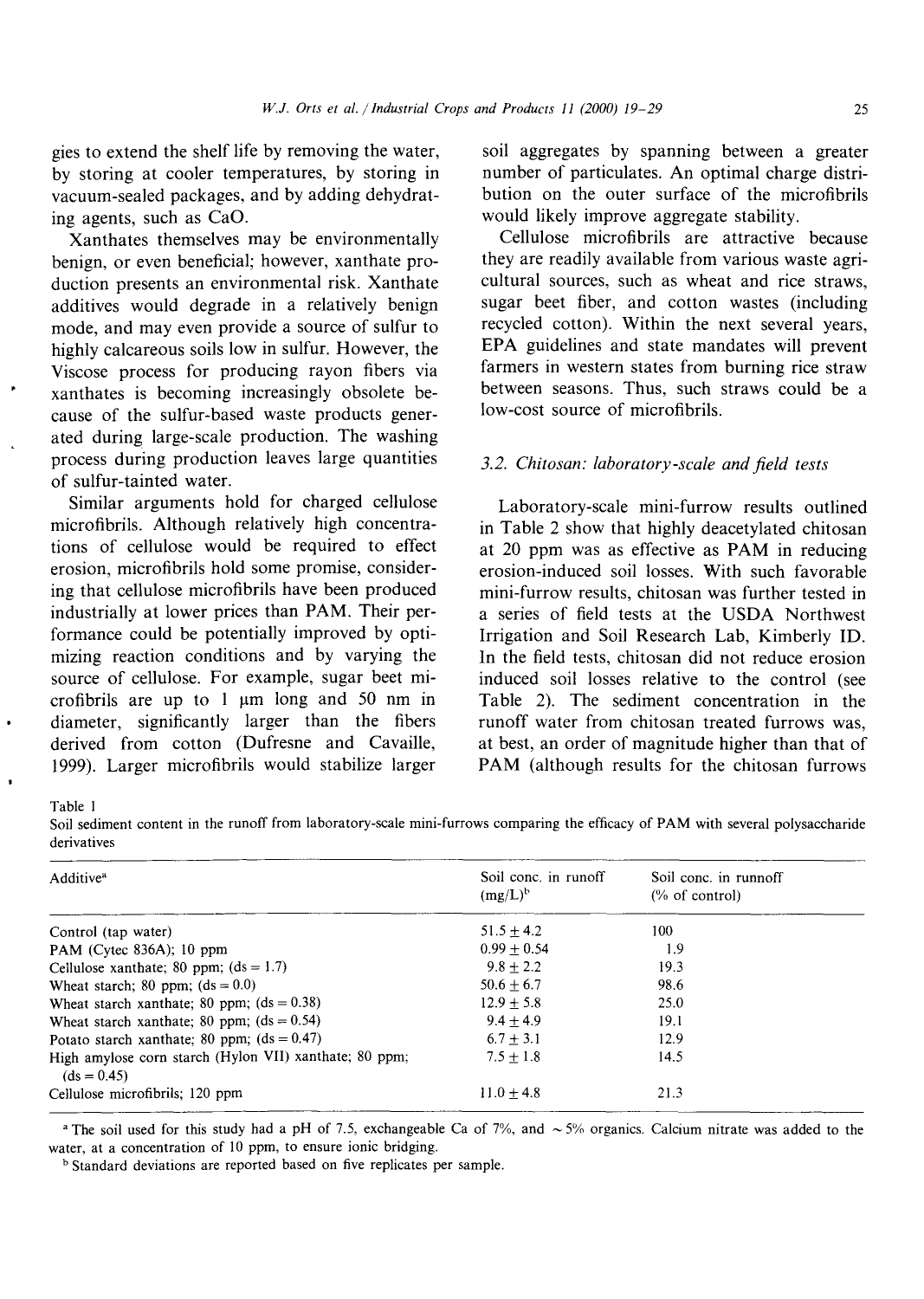Table 2

A comparison of polyacrylamide, PAM,  $(MW \sim 16$  million, 18% anionic) and chitosan solution in controlling irrigation-induced sediment loss in a laboratory-scale" and a field furrow test

|                                      | Control (tap water) | PAM(10 ppm)      | Chitosan (10 ppm) | Chitosan (20 ppm) |
|--------------------------------------|---------------------|------------------|-------------------|-------------------|
| Lab mini-furrow results <sup>"</sup> |                     |                  |                   |                   |
| Solids in runoff $(mg/l)$            | 48.1a               | 3.4 <sub>b</sub> | .55b              | 4.2 <sub>b</sub>  |
| Solids in runoff $(\%$ of control)   | 100.                | 7.1              | 11.4              | 8.7               |
| Field test results <sup>b</sup>      |                     |                  |                   |                   |
| Sediment in runoff $(kg/ha)$         | 38745a              | 268 <sub>b</sub> | 18981a            | 24566a            |
| Solids in runoff $(\%$ of control)   | 100                 | 0.7              | 49.0              | 63.4              |

<sup>a</sup> No calcium was added to the irrigation water.

**P** Results within a row with a different letter are significantly different from each other.

were highly variable). The only results significantly different from controls were for PAM (Cytec Magnifloc 836A), whereby sediment losses were reduced by 99% relative to controls.

Such poor comparative results, however, do not mean that chitosan had no effect on the irrigation. Observations of the chitosan-treated furrows revealed remarkable results in the first  $\sim$  20 m of the furrow. Chitosan acted as a very effective flocculating agent by removing fine sediments, and even algae from the irrigation water. In the first 20 m, the chitosan-treated furrows became green in color due, presumably, to algae build-up. In contrast, the control furrows or PAM-treated furrows did not attain a greenish hue during irrigation. Apparently, the flocculation aspect of chitosan works at least on a par with that of PAM. One explanation for the inability of chitosan to control erosion in a long furrow is that the chitosan binds so readily with sediment that it flocculates out of solution near the beginning of the furrow and is unavailable to reduce sedimentation losses in the lower end of the furrow. Such an explanation implies that the role of chitosan is dependent on furrow length.

Another explanation is that chitosan, lacking the size of the high molecular weight PAM, does not form a large stable soil/polymer network at the soil surface. Even though chitosan forms stable aggregates, as noted by its effectiveness at removing sediment in the first 20 m of the furrow, that may not be enough. Sojka et al. (1998a) points out that PAM not only forms stable flocs with soil suspended in water, but also interacts

with the soil at the water/soil interface to create a protective network of PAM/soil aggregates. In a PAM-treated furrow, very little sediment is stirred up in the water from the outset. Rather, a network forms immediately at the furrow surface that prevents shear forces from disrupting the surface structure and improves water infiltration efficiency. The high molecular weight of PAM allows it to be effective at very low concentrations (5-20 ppm in the irrigation water) by forming large network structures.

### *3.3. Calcium effects*

One of the interesting results of this study was the fact that improvements in soil runoff in the lab furrow test were achieved independent of the presence of PAM. To explore this result further, we utilized a soil from Davis, CA that did not respond well to PAM. The soil was highly calcareous with a pH of 8.4 and a low concentration of soluble, exchangeable calcium. As shown in Fig. 3, calcium alone significantly reduced suspended solids in the runoff from this soil, although PAM and calcium still had a greater effect than calcium alone. A similar result was also reported by Wallace and Wallace (1996), who noted that exchangeable calcium (gypsum) or other ions that improve electrical conductivity (Shainberg et al., 1989, 1990) also reduce erosion losses in clay-rich soils. The results in Fig. 3 confirm their observations in a laboratory environment. It is important to note, though, that the calcium effect would not necessarily be universal.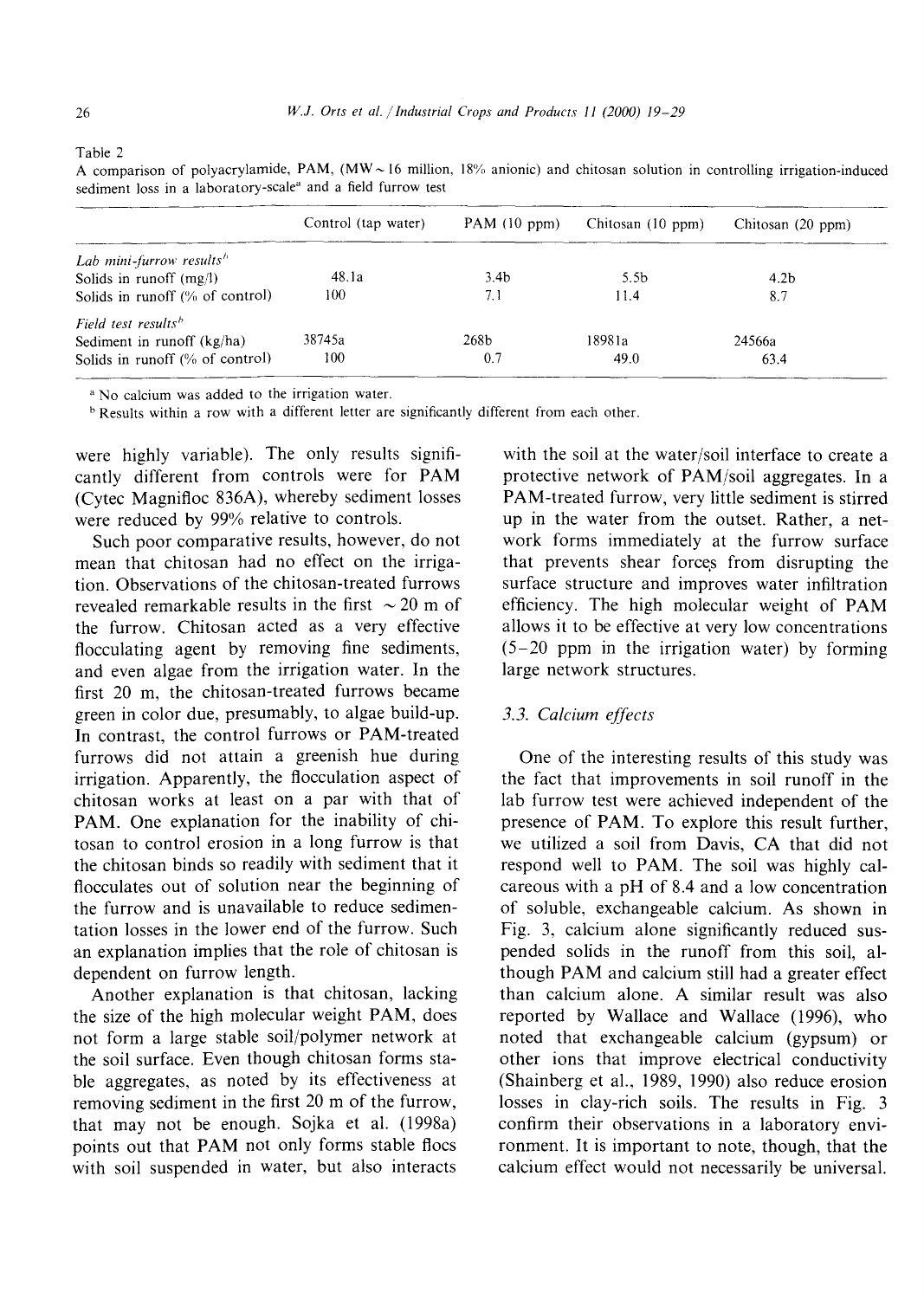

Fig. 3. The effect of added calcium on suspended solids in soil runoff from a laboratory-scale mini-furrow test for water with ( $\bullet$ ) and without ( $\triangle$ ) PAM. PAM is 18% anionic with MW = 16 million.

Many sources of irrigation water have a much higher electrical conductance or exchangeable calcium than the tap water or canal water found in Northern California. More notably, the benefit from added calcium is short term. Calcium must be added continuously to the irrigation water. In contrast, PAM can be added for a short period during an initial irrigation series, and provide a lasting effect for weeks without additional doses.

## **4. Conclusions**

Different polymer additives in irrigation water were tested for their efficacy in reducing soil losses during irrigation. Starch xanthate, cellulose xanthate, and acid hydrolyzed cellulose microfibrils all appear promising for reducing soil runoff. The effective concentrations of these derivatives, however, were 8-16 times higher than for PAM, and did not match its full effectiveness. Because these polymers are cheaper than the high-purity PAM

employed here, they may still be economical.

Tests with chitosan solutions showed that there are some discrepancies between field and laboratory results. In laboratory-scale mini-furrows, chitosan solutions were effective at controlling erosion-induced soil losses at concentrations approaching those used for PAM. However, in field tests, the effectiveness of chitosan was highly variable, with no clear improvement over controls. A likely explanation is that chitosan does not have the molecular size of PAM, preventing it from forming large stable soil/polymer networks at the furrow surface. Another possibility is that chitosan binds too readily with sediment, and settles out of solution near the top of the furrow, an implication that the effectiveness of chitosan depends on the length of the furrow. In conclusion, laboratory tests are useful for screening potentially useful polymers for reducing erosion-induced soil losses, however field tests with longer furrows and potentially higher shear forces are required to assess market readiness.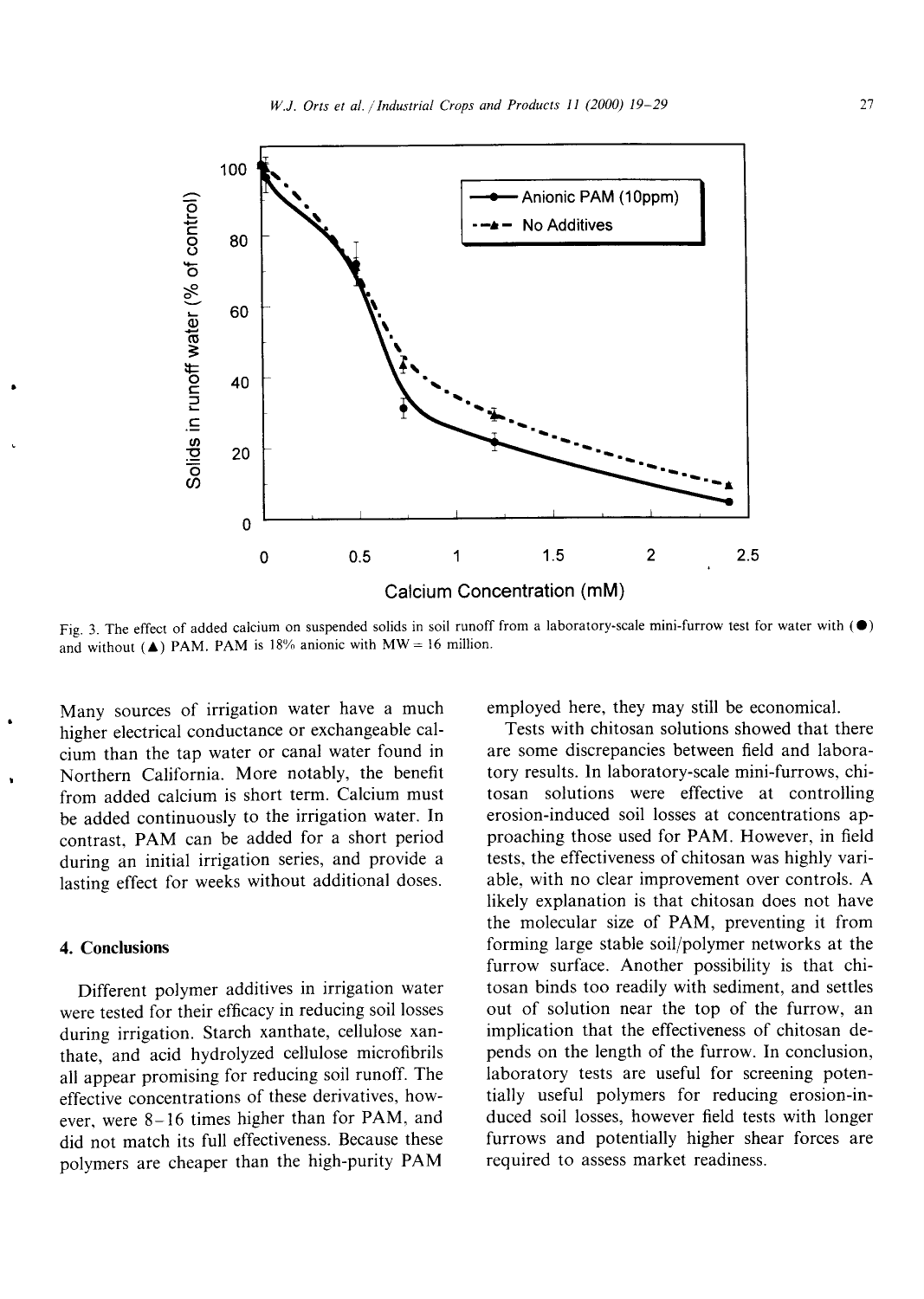Interestingly, the addition of calcium nitrate to irrigation water, with or without polymer additive, can reduce the amount of soil runoff for the clay-rich soils and relatively pure water encountered in Northern California. The addition of exchangeable calcium, however, would not have the long-term effect on soil structure exhibited by PAM.

Although biopolymer additives did not reach PAM's efficacy in these tests, results show that biopolymers can reduce erosion-induced sediment loss, especially if their properties are optimized for their specific application. The performance of the biopolymers may already be in a range of effectiveness to be tried in various other related uses besides furrow irrigation. These include erosion reduction at construction sites and highways, tackifying straw beds (so they stay in place), and hydroseeding. In such applications, the costs of material are not the limiting restriction. The environmental advantages of degradable polymers derived from renewable sources may give these biopolymers an economic advantage over other materials. In addition, all of the biopolymer alternatives to PAM studied here would be considered as a source of polysaccharides to arid soils that generally lack structural polysaccharides. Their addition would generally be regarded as environmentally beneficial, with little concern about long-term accumulation.

#### **Acknowledgements**

The authors thank Youngla Nam and Jim Foerster for their superior technical support, and Michael McElhiney, USDA Natural Resources Conservationist, Modesto, CA, for helpful discussions and for supplying characterized soil samples. The authors thank Ray Farinato of Cytec, Inc. for his any helpful insights into the nature of PAM polymers, and for providing characterized samples. This work was partially supported by the Washington and Idaho Wheat Commissions under ARS agreement 58-5325-7- 850.

#### **References**

- Barvenik, F.W.. Sojka, R.E., Lentz. R.D., Andrawes, F.F., Messner, L.S., 1996. Fate of acrylamide monomer following application of polyacrylamide to cropland. In: Sojka, R.E., Lentz, R.D. (Eds.), Managing Irrigation-Induced Erosion and Infiltration with Polyacrylamide, Proceedings, 6-8 May 1996, Twin Falls, ID. Univ. of Idaho Misc. Pub. 101-96, pp. 103-110.
- Carter, D.L., Robbins, C.W., Bondurant, J.A., 1973. Total Salt, Specific Ion, and Fertilizer Element Concentration and Balances in the Irrigation and Drainage Waters of the Twin Falls Tract in Southern Idaho, ARS-W-4, Western Region USDA-ARS Reports, Albany, CA.
- Coltrinari, E., 1994. Selective Recovery of Heavy Metals Using Xanthates, US Patent 5,320,759.
- Deans, J.R., 1993. Removing Polyvalent Metals from Aqueous Waste Streams with Chitosan and Halogenating Agents, US Patent 5,336,415.
- Dufresne, A., Cavaille, J.Y., 1999. Nanocomposite materials of thermoplastic polymers reinforced by polysaccharides. In: Imam, S.H., Greene, R.V., Zaidi. B.A. (Eds.), Biopolymers – Utilizing Nature's Advanced Materials. ACS Symposium Series 723. ACS Publishing, Washington, DC, pp. 39-54.
- Kawai, F., 1993. Bacterial degradation of acrylic oligomers and polymers. Appl. Microbiol. Biotech. 39, 382-385.
- Kay-Shoemake, J.L., Watwood, M.E., 1996. Microbial ecology of polyacrylamide application in agricultural soils. In: Sojka, R.E., Lentz, R.D. (Eds.), Managing Irrigation-Induced Erosion and Infiltration with Polyacrylamide, Proceedings, 6-8 May, Twin Falls, ID. Univ. of Idaho Misc. Pub. 101-96, pp. 33-41
- Lentz, R.D., Shainberg, 1., Sojka, R.E., Carter, D.L., 1992. Preventing irrigation-induced furrow erosion with small applications of polymers. Soil Sci. Soc. Am. J. 56, 1926- 1932.
- Lentz, R.D., Sojka, R.E., 1994. Field results using polyacrylamide to manage furrow erosion and infiltration. Soil Sci. 158, 274-283.
- Lentz, R.D., Sojka, R.E., 1996. PAM conformation effects on furrow erosion mitigation efficacy. In: Sojka, R.E., Lentz, R.D. (Eds.), Managing Irrigation-Induced Erosion and Infiltration with Polyacrylamide, Proceedings, 6-8 May 1996, Twin Falls, ID. Univ. of Idaho Misc. Pub. 101-96, pp. 71-77.
- Levy, G.J., Ben-Hur, M., Agassi, M., 1991. The effect of polyacrylamide on runoff, erosion, and cotton yield from fields irrigated with moving sprinkler systems. Irrig. Sci. 12, 55-60.
- Maher, G.G., 1981. Flocculation of Coals with Water-soluble Starch Xanthates, US Patent 4,253,970.
- Marchessault, R.H., Morehead, F.F., Walter, N.M., 1959. Liquid crystal systems from fibrillar polysaccharides. Nature 184, 632-633.
- McConnell, L.L., Bidleman, T.F, Cotham, W.E., Walla, M.D., 1998. Air concentrations of organochlorine insecti-